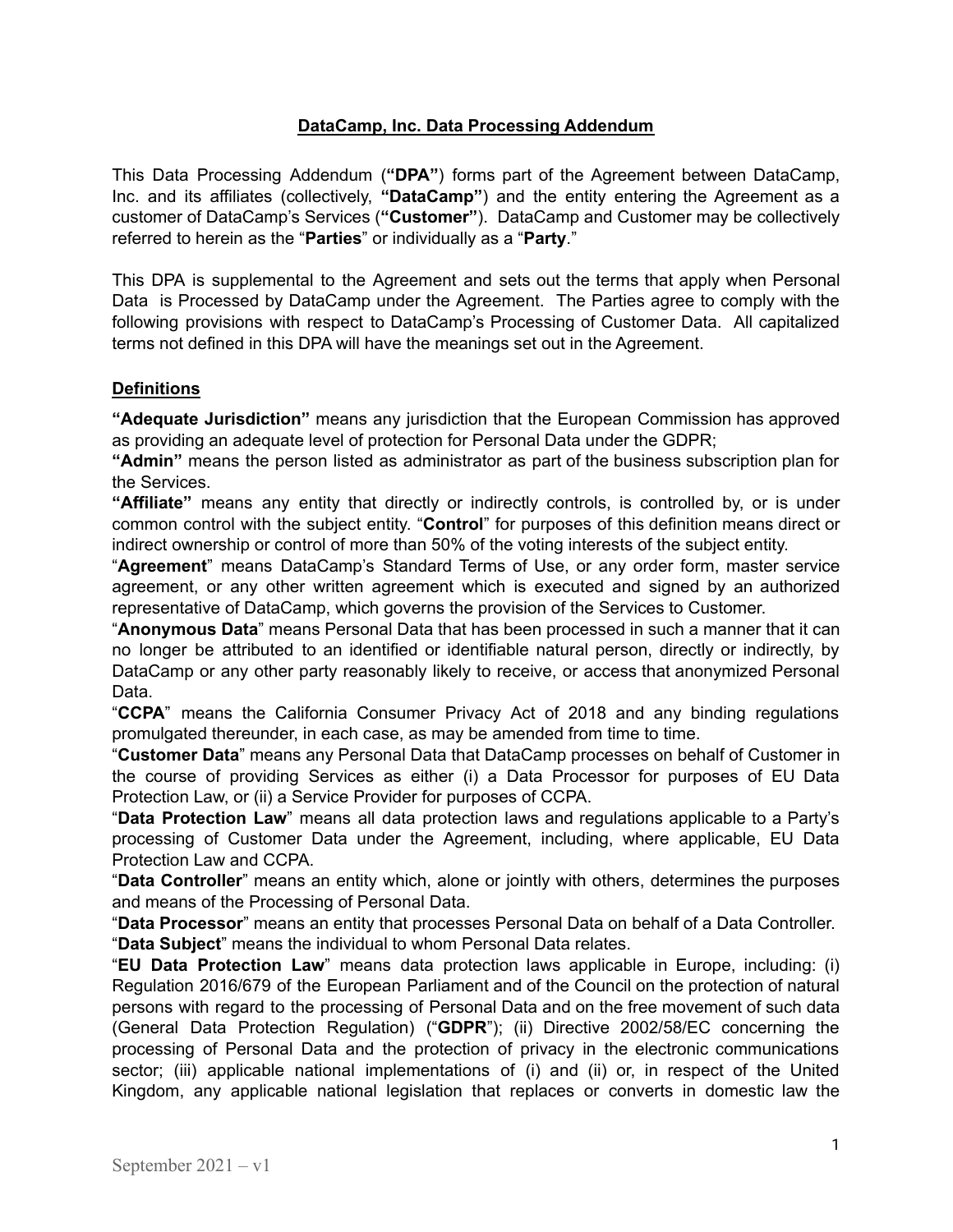GDPR or any other law relating to data and privacy as a consequence of the United Kingdom leaving the European Union; and (iv) Swiss Federal Data Protection Act on 19 June 1992 and its Ordinance; in each case, as may be amended, superseded or replaced.

"**EU Export**" means any transfer of Customer Data from Customer located in the EEA or Switzerland to DataCamp or a DataCamp Affiliate that is not located in the EEA, Switzerland or an Adequate Jurisdiction.

"**Europe**" means the European Economic Area ("**EEA**") (which comprises the member

states of the European Union, Norway, Iceland and Liechtenstein), the United Kingdom and Switzerland.

"**Personal Data**" means any information relating to an identified or identifiable individual where such information is contained within Customer Data and is afforded protections as personal data, personal information or personally identifiable information under applicable Data Protection Law.

"**Processing**" has the meaning given to it under Data Protection Law or if not defined thereunder, the GDPR and "**process**", "**processes**" and "**processed**" will be interpreted accordingly.

"**Security Incident**" means any unauthorized or accidental access, loss, alteration, disclosure or destruction of Customer Data. Security Incident will not include unsuccessful attempts or activities that do not compromise the security of Personal Data, including unsuccessful log-in attempts, pings, port scans, denial of service attacks, and other network attacks on firewalls or networked systems.

"**Services**" means any product or service provided by DataCamp to Customer pursuant to the Agreement.

"**Sub-processor**" means any Data Processor engaged by DataCamp or its Affiliates to assist in fulfilling its obligations with respect to providing the Services pursuant to the Agreement or this DPA. Sub-processors may include third parties or DataCamp's Affiliates but will exclude DataCamp employees.

"**UK Export**" means any transfer of Customer Data from Customer located in the UK to DataCamp or a DataCamp Affiliate that is not located in the UK or an Adequate Jurisdiction.

# **1. Roles and Scope of Processing**

- a. Applicability. This DPA only applies to Customer Data that is subject to Data Protection Law and only to the extent that DataCamp processes Customer Data on behalf of Customer in the course of providing Services. This DPA does not apply to Personal Data that DataCamp processes as a Controller or to Anonymous Data.
- b. Roles of the Parties. Customer determines the purpose and means of the processing of Personal Data and is therefore the Data Controller. DataCamp will process Customer Data only as a Data Processor acting on behalf of Customer and DataCamp or its Affiliates will engage Sub-processors pursuant to the requirements set out in Section 2 "**Sub-processing**" below.
- c. Customer Compliance. Customer agrees that (i) it will comply with all Data Protection Law in respect of its use of the Services, its processing of Personal Data and any processing instructions it issues to DataCamp; (ii) it will ensure it has the right to transfer, or provide access to, Personal Data to DataCamp for processing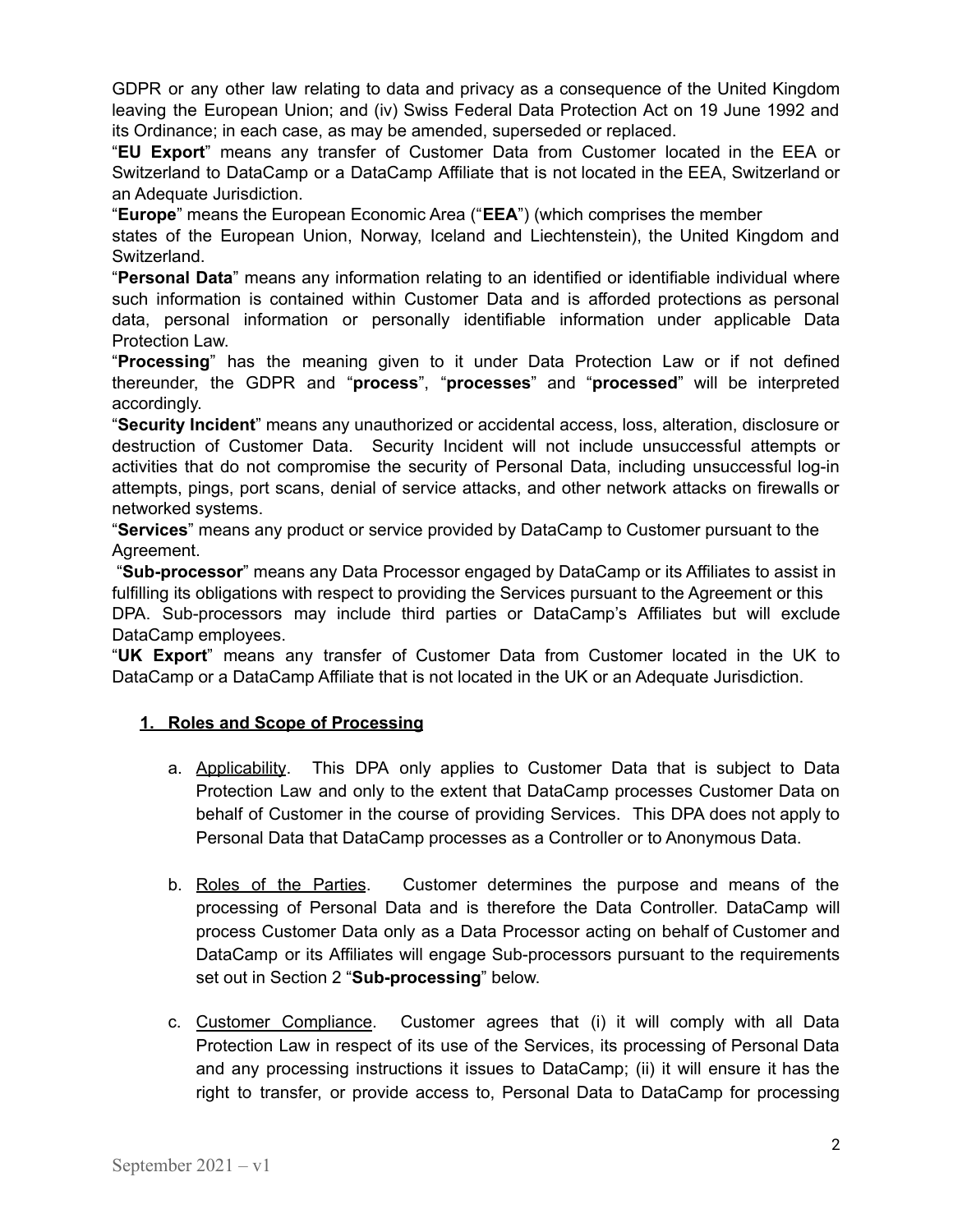pursuant to the Agreement and this DPA; and (iii) it will have sole responsibility for the accuracy, quality and legality of Customer Data and the means by which Customer acquired such Customer Data.

- d. Purpose Limitation. DataCamp shall process Customer Data only (i) in accordance with Customer's documented lawful instructions as set out in the Agreement and this DPA including **Annex A** attached hereto; (ii) as required by Data Protection Law; and (iii) as further documented in any other written instructions given by Customer and acknowledged by DataCamp as constituting instructions for purposes of this DPA. The Parties agree that this DPA and the Agreement set out Customer's complete and final instructions to DataCamp in relation to the processing of Customer Data, and processing outside the scope of these instructions (if any) shall require prior written agreement between the Parties. When DataCamp considers an instruction in conflict with Data Protection Law, it will immediately notify Customer thereof. In addition, when DataCamp is under a legal obligation to process Customer Data outside of Customer instructions, it will immediately notify Customer thereof unless DataCamp is legally prohibited from doing so.
- e. Prohibited Data. Customer will not provide (or cause to be provided) any Personal Data that falls within the definition of "special categories of data" or "sensitive personal information" under Data Protection Law, and DataCamp will have no liability whatsoever for such special categories of data or sensitive personal information, whether in connection with a Security Incident or otherwise. For the avoidance of doubt, this DPA will not apply to such special categories of data or sensitive personal information.

# 2. **Sub-processing**

- a. Sub-processors. Customer agrees that (a) DataCamp may engage its Affiliates and third-party sub-processors for specific processing activities ("**Sub-processors**") and (b) such Sub-processors may engage third party processors to process Customer Data on DataCamp's behalf. The Sub-processors currently engaged by DataCamp and authorized by Customer are listed in **Annex B**.
	- i. DataCamp will: (i) enter into a written agreement with the Sub-processor imposing data protection obligations that protect Customer Data to the standard required by Data Protection Law; and (ii) remain liable to Customer for any breach of the DPA caused by the Sub-processor, but only to the same extent that DataCamp would be liable if it had provided the services of the Sub-processor directly under the terms of this DPA.
	- ii. DataCamp will: (i) provide an up-to-date list of the Sub-processors it has appointed on request; and (ii) notify Customer (for which email or a notice in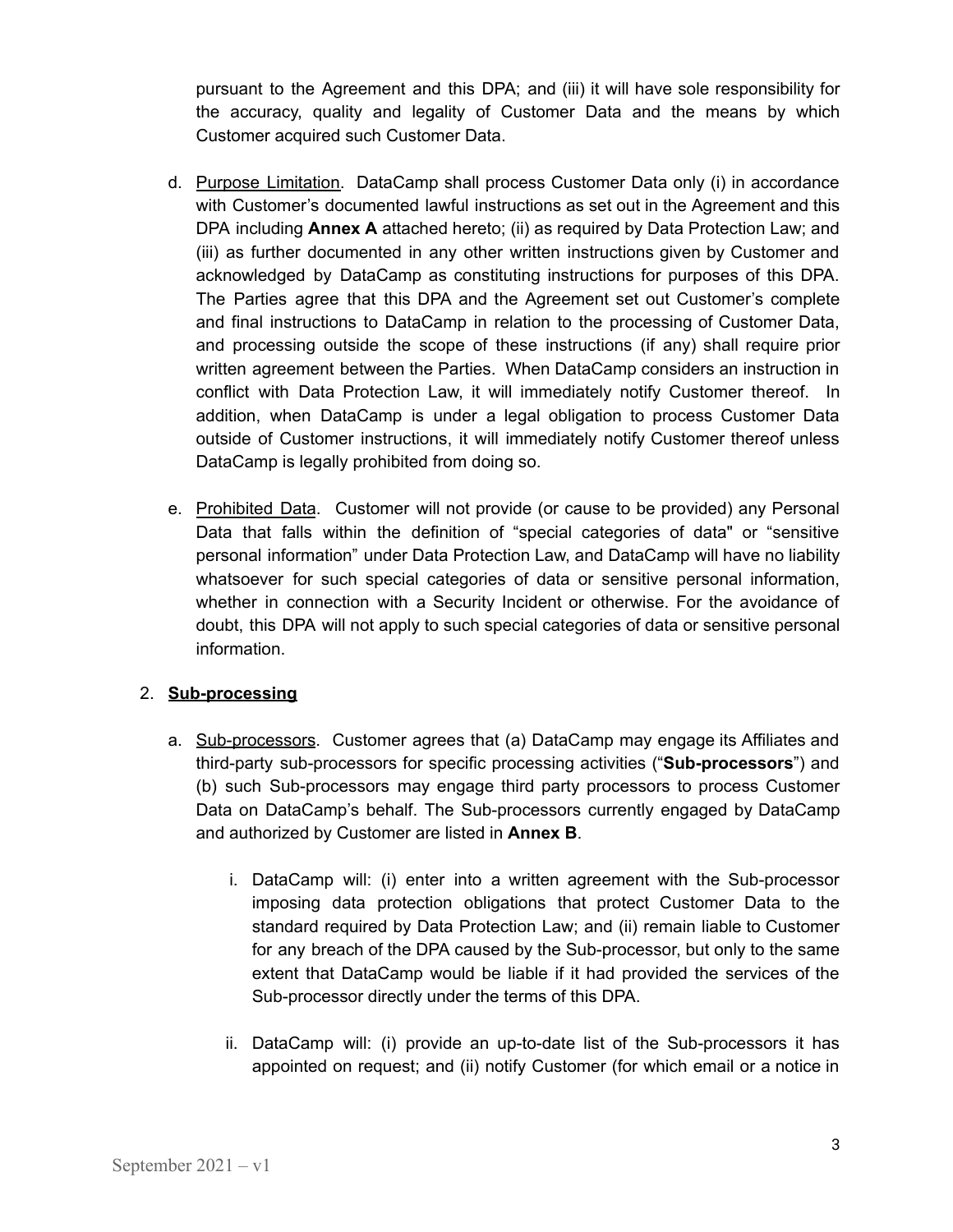the Services will suffice) if it appoints or replaces a Sub-processor at least ten (10) days prior to any such changes.

b. Objection to Sub-processors. Customer may object in writing to DataCamp's appointment or replacement of a Sub-processor within five (5) calendar days of such notice, provided that such objection is based on reasonable grounds related to data protection. In such event, the Parties will discuss such concerns in good faith with a view to achieving a resolution. If the Parties do not find a solution within fifteen (15) calendar days after Customer has objected to the appointment or replacement of a Sub-processor, both Parties are entitled to terminate the Agreement and this DPA with immediate effect (without prejudice to any fees incurred by Customer prior to the termination of the Agreement and this DPA).

## 3. **Security**

- a. Confidentiality Obligations. DataCamp will ensure that any personnel authorized by DataCamp to process Customer Data will be under an appropriate obligation of confidentiality (whether a contractual or statutory duty).
- b. Security Measures. DataCamp will maintain appropriate technical and organizational measures to secure Customer Data as outlined in **Annex C** attached hereto, including measures to protect against Security Incidents. These measures refer to a suitable level of security, taking into account the state of the art and the costs of implementation, as well as the risks inherent in data processing proposed by DataCamp and the nature of Customer Data. DataCamp may update or modify such measures from time to time, provided that such updates and modifications do not materially decrease the overall security of the Services.
- c. Security Incidents. Upon becoming aware of a Security Incident, DataCamp will notify Customer without undue delay and will provide such information as Customer may reasonably require, including to enable Customer to fulfill its data breach reporting obligations under Data Protection Law. DataCamp's notification of or response to a Security Incident will not be construed as an acknowledgement by DataCamp of any fault or liability with respect to the Security Incident. If DataCamp is not liable for the Security Incident, DataCamp reserves the right to charge a reasonable administrative fee which will be proportional to the effort required to provide assistance.
- d. Customer's Appropriate Use of Services. Customer agrees that, without prejudice to DataCamp's obligations under this DPA, (i) Customer is solely responsible for its use of the Services, including (a) making appropriate use of the Services to ensure a level of security appropriate to the risk in respect of Customer Data; and (b) securing the account authentication credentials, systems and devices Customer uses to access the Services; and (ii) DataCamp has no obligation to protect Customer Data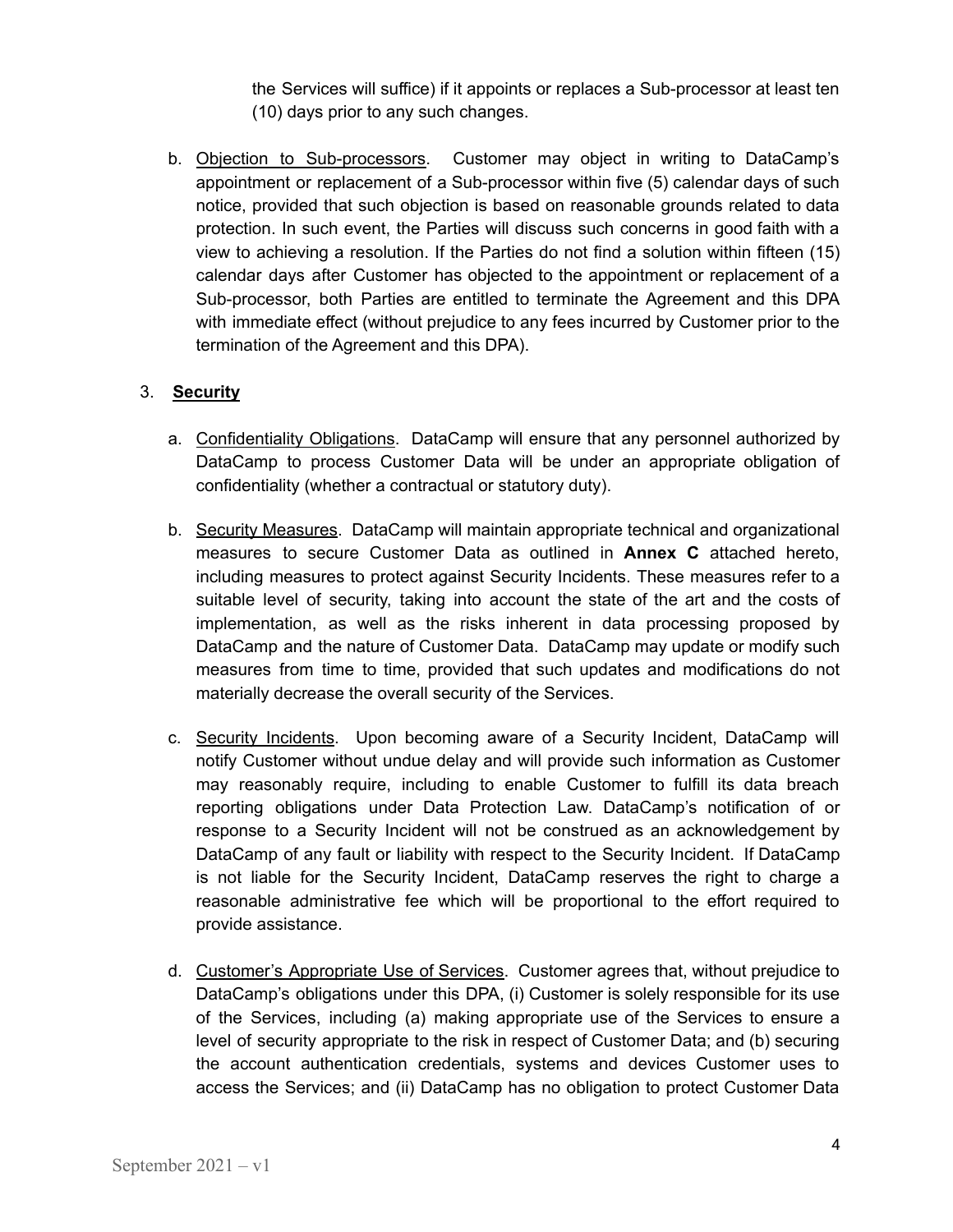that Customer elects to store or transfer outside of DataCamp's and/or its Sub-processors' systems.

#### 4. **International Transfers**

a. Location of Processing. Customer acknowledges that DataCamp may transfer, store and process Customer Data anywhere in the world where DataCamp, its Affiliates or its Sub-processors maintain data processing operations, including, without limitation, the United States of America. DataCamp will at all times ensure that such transfers are made in compliance with the requirements of Data Protection Law.

## b. Cross Border Transfer Mechanism.

- i. United Kingdom: The provisions of Annex D shall apply to any UK Export.
- ii. EEA and Switzerland: The provisions of Annex E shall apply to any EU Export.
- iii. Notwithstanding the foregoing, the SCCs (or obligations the same as those under the SCCs) will not apply if DataCamp has adopted, at its sole discretion, an alternative, recognized compliance standard for the lawful transfer of Personal Data outside the EEA, the United Kingdom or Switzerland. If the SCCs are updated, superseded or replaced and such change may have a material effect on the rights or obligations of the Parties under this DPA, then DataCamp may require, and Customer may request, that the Parties enter into a replacement set of SCCs in accordance with EU Data Protection Law.

# 5. **Cooperation and Audits**

- a. Data Subject Rights. To the extent that Customer is unable to independently access the relevant Customer Data within the Services, DataCamp will provide Customer with reasonable cooperation and assistance insofar as this is possible, at Customer's expense, to enable Customer to respond to requests from Data Subjects seeking to exercise their rights under Data Protection Law. In the event such a request is made directly to DataCamp, DataCamp will promptly inform Customer of the same. Customer authorizes DataCamp to respond to requests from Data Subjects seeking to exercise their rights under the GDPR or the CCPA in order to clarify requests and/or to resolve ordinary customer support requests.
- b. Data Protection Impact Assessments. To the extent required under applicable EU Data Protection Law, DataCamp will (taking into account the nature of the processing and the information available to DataCamp) provide all reasonably requested information regarding the Services to enable Customer to carry out data protection impact assessments or prior consultations with data protection authorities as required by EU Data Protection Law; provided, however, that DataCamp will not be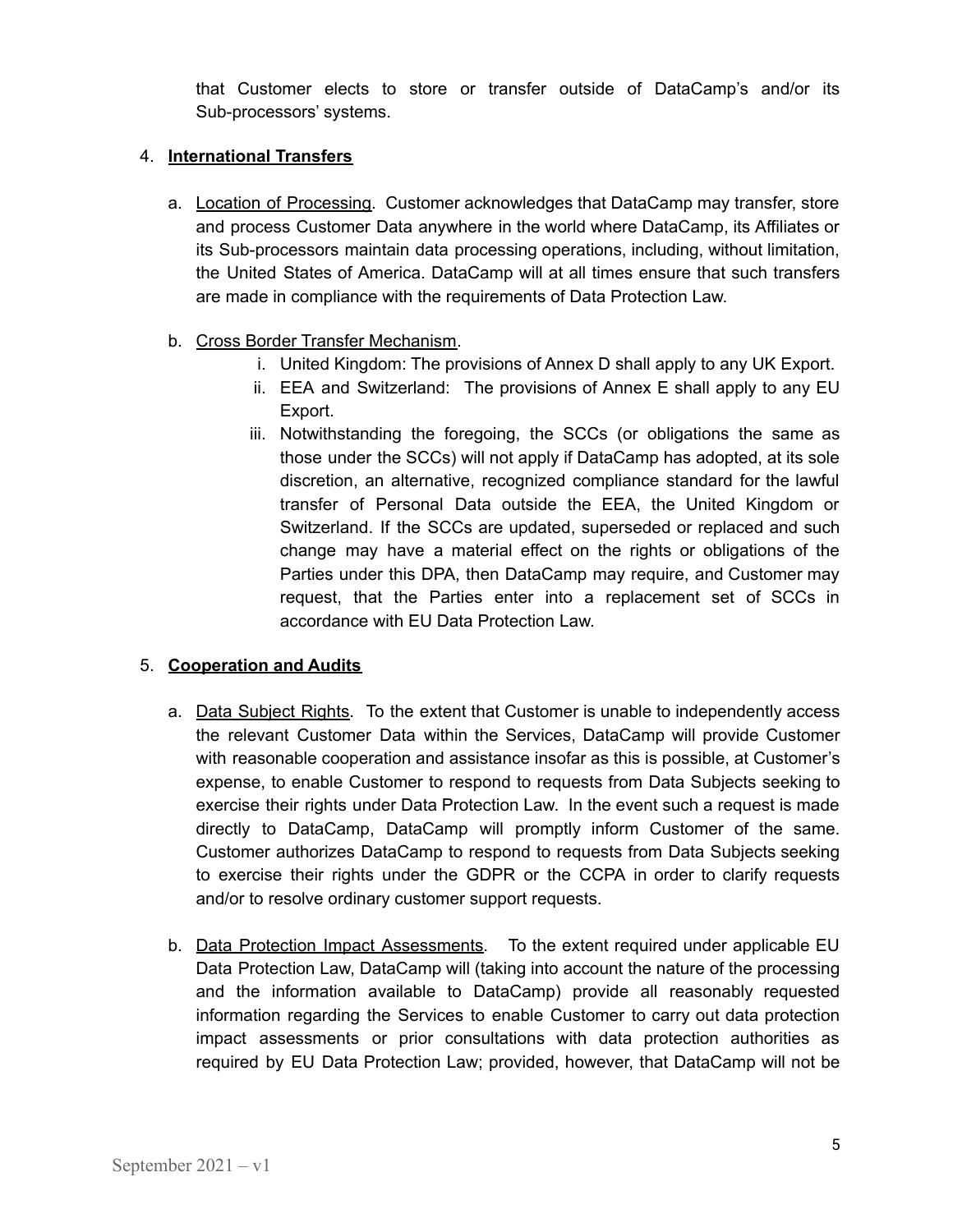liable for any failure of Customer to comply with Customer's own obligations related thereto.

c. Audits. Upon Customer's reasonable written request, and no more than once per calendar year, DataCamp will make available for Customer's inspection and audit, copies of certifications, records or reports demonstrating DataCamp's compliance with this DPA. While it is the Parties' intention ordinarily to rely on the provision of the documentation to demonstrate DataCamp's compliance with this DPA and the provisions of Article 28 of the GDPR, in the event that Customer reasonably determines that it must inspect DataCamp's premises or equipment for purposes of this DPA, then no more than once per calendar year, any audits described in this Section 5(c) will be conducted, at Customer's expense, through a qualified, independent third-party auditor ("**Independent Auditor**") designated by Customer. Before the commencement of any such on-site inspection, the Parties will mutually agree on reasonable timing, scope, and security controls applicable to the audit (including without limitation restricting access to DataCamp's confidential information, trade secrets and data belonging to other customers). Any inspection will be of reasonable duration and will not unreasonably interfere with DataCamp's day-to-day operations. All Independent Auditors are required to enter into a non-disclosure agreement containing confidentiality provisions reasonably acceptable to DataCamp and intended to protect DataCamp's and its customers' confidential and proprietary information. To the extent that Customer or any Independent Auditor causes any damage, injury or disruption to DataCamp's premises, equipment, personnel and business in the course of such an audit or inspection, Customer will be solely responsible for any costs associated therewith. Customer will promptly notify DataCamp with information regarding any alleged non-compliance discovered during the course of an audit.

# 6. **Deletion or Return of Customer Data**

a. Upon request by Customer at the termination or expiration of the Agreement, DataCamp will delete or return Customer Data and copies thereof to Customer that are in DataCamp's possession. Notwithstanding the foregoing, DataCamp may retain copies of Customer Data: (x) to the extent DataCamp has a separate legal right or obligation to retain some or all of the Customer Data; (y) that is incorporated into DataCamp business records such as email and accounting records, and (z) in backup systems until the backups have been overwritten or expunged in accordance with DataCamp's backup policy; provided, however, in each case the confidentiality obligations and use restrictions in the Agreement will continue to apply to such Customer Data for the duration of the retention. The Parties agree that the certification of deletion of Personal Data that is described in Clause 12(1) of the SCCs will be provided by DataCamp to Customer only upon Customer's request.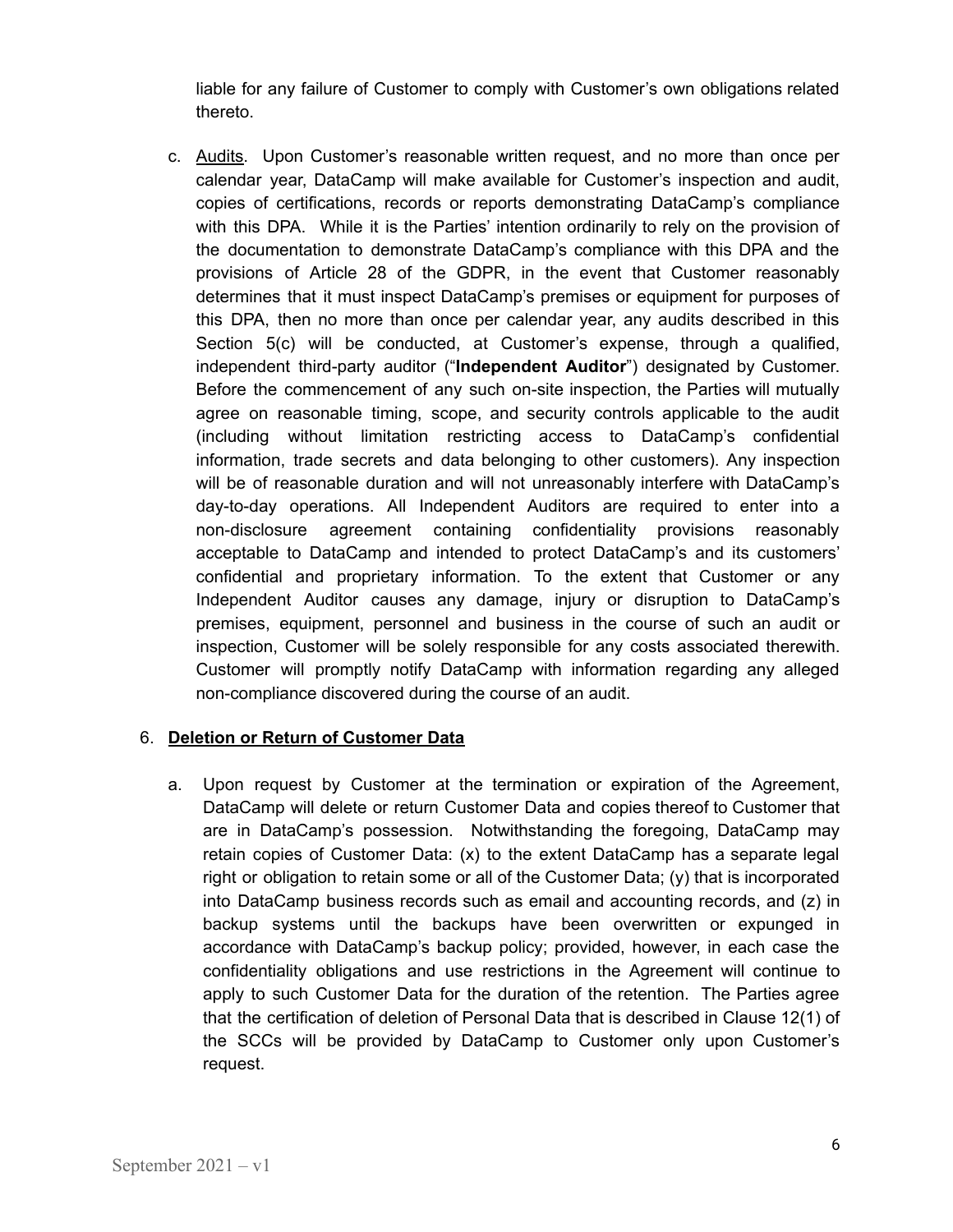# **7. CCPA**

- a. Scope. This Section 7 will apply only with respect to Personal Data that is subject to the protection of the CCPA. For purposes of this Section 7, the terms "Business," "sell," "Third Party" and "Service Provider" have the meanings given in the CCPA.
- b. Roles of the Parties. With respect to Customer Data as to which CCPA applies, the Parties acknowledge and agree that: (a) DataCamp is a "Service Provider" and not a "Third Party"; (b) Customer is a "Business;" and (c) each Sub-processor is a "Service Provider". The Parties agree that Customer will disclose to DataCamp the Customer Data as to which CCPA applies for the business purpose of enabling DataCamp to perform the Services in accordance with the Agreement and subject to the requirements of this DPA, including without limitation those set out in Section 7(c) (No Sale).
- c. No Sale. DataCamp will not: (a) "sell" Customer Data; (b) retain, use, or disclose Customer Data for any purpose other than for the specific purpose of performing the Services; (c) retain, use, or disclose Customer Data for a commercial purpose other than providing the Services; or (d) retain, use, or disclose Customer Data outside of the direct business relationship between DataCamp and the Customer. DataCamp certifies that it understands these restrictions and will comply with them.

## 8. **Liability**

- a. Indemnification. DataCamp will indemnify Customer from and against all third party claims, liabilities, costs, damages, judgments, expenses and losses (including reasonable attorneys' fees and costs) arising from any breach by DataCamp of this DPA; provided however, under no circumstances will DataCamp be liable for any breaches of this DPA or violations of Data Protection Law that are caused by Customer. Any such indemnification obligation of DataCamp is contingent upon:
	- i. Customer promptly notifying DataCamp in writing of any claim which could give rise to an indemnification obligation;
	- ii. DataCamp being given the possibility to control the defense of any litigation and to settle or compromise all claims which could give rise to this indemnification obligation (provided that Customer may always appoint advisory counsel at its own expense to assist DataCamp in the defense of such claim);
	- iii. Customer cooperating in all reasonable respects and at its own expense with DataCamp in the defense of the claim.
- b. This clause is without prejudice to the liability of each Party to Data Subjects that cannot lawfully be limited or disclaimed and the obligations of both Parties to indemnify Data Subjects as set out in Article 82 of the GDPR and in Article 6 of the SCCs.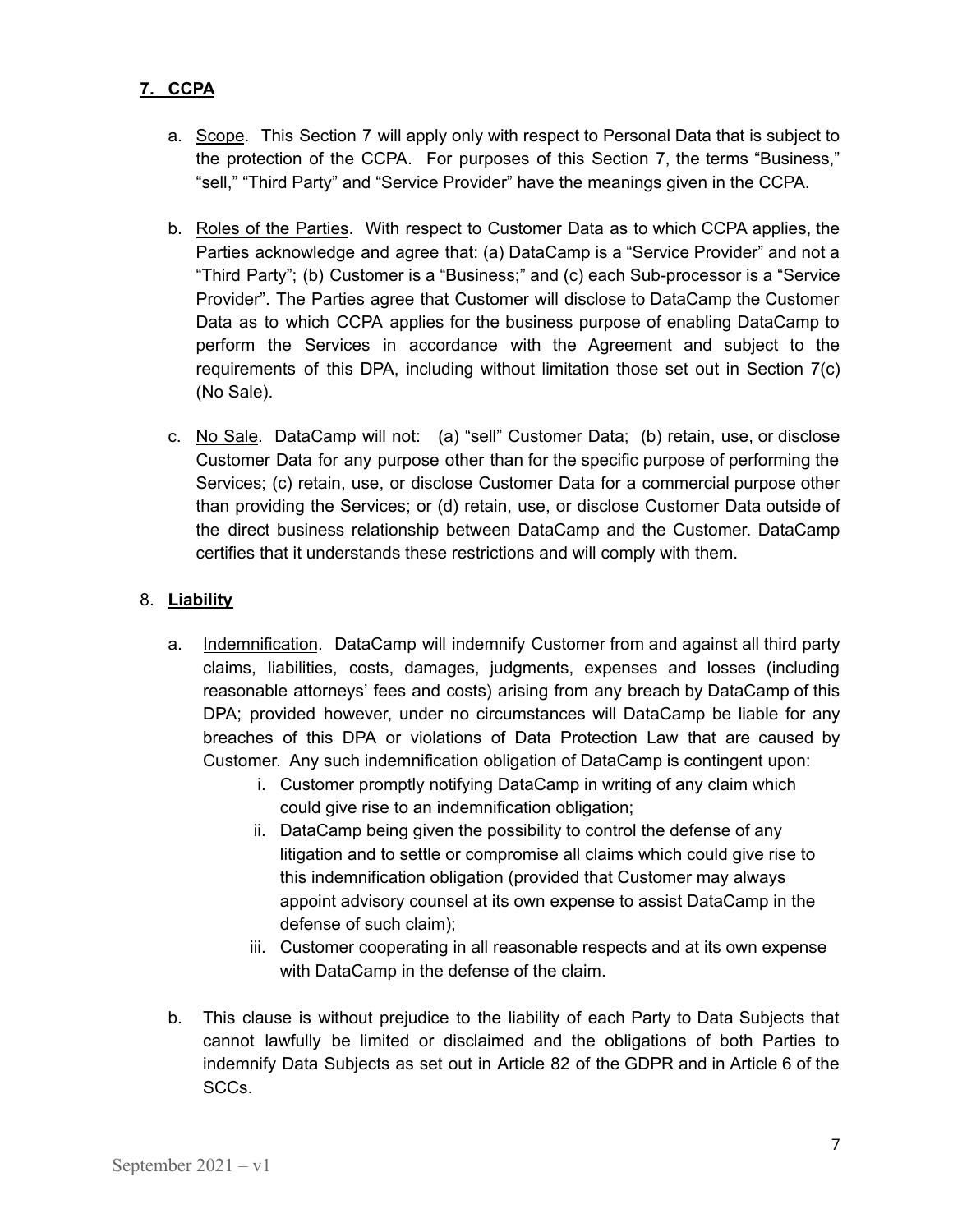- c. Where DataCamp is obliged to provide assistance to Customer or third parties at the request of Customer (including submission to an audit hereunder and/or the provision of information) in connection with this DPA or the Data Protection Law, such assistance will be provided at the sole cost and expense of Customer, save where such assistance directly arises from DataCamp's breach of its obligations under this DPA, in which event the costs of such assistance will be borne by DataCamp.
- d. Limitation of Liability. Each Party's liability to the other taken together in the aggregate, arising out of or related to this DPA (including the SCCs), whether in contract, tort or under any other theory of liability, is subject to the exclusions and limitations of liability set out in the Agreement and any reference in such sections to the liability of a Party means aggregate liability of that Party and all of its Affiliates under the Agreement (including this DPA). Under no circumstances will DataCamp be liable for any violations of this DPA or violations of Data Protection Law that are caused by Customer.

## **9. Miscellaneous**

- a. Effective Date. This DPA will become effective on the date which is the earlier of (1) Customer's initial access to the Services through any registration or order process; or (2) the effective date of the first Order Form ("**Effective Date**"). If DataCamp has already processed Personal Data within the scope of the Agreement prior to the Effective Date, the DPA will apply retroactively from the start of the processing of Personal Data by DataCamp on behalf of Customer.
- b. Agreement. Except as amended by this DPA, the Agreement will remain in full force and effect.
- c. Priority. If there is a conflict between this DPA and the Agreement, the DPA will control. In the event of a conflict between the terms of the DPA and the SCCs, the SCCs will prevail.
- d. Modifications. Customer agrees that DataCamp may modify this DPA at any time provided DataCamp may only modify the SCCs (i) to incorporate any new version of the SCCs (or similar model clauses) that may be adopted under GDPR or (ii) to comply with applicable law, applicable regulation, a court order or guidance issued by a governmental regulator or agency. If DataCamp makes any material modifications to this DPA, DataCamp shall provide Customer with at least ten (10) days' notice (or such shorter period as may be required to comply with applicable law, applicable regulation, a court order or guidance issued by a governmental regulator or agency) before the change will take effect by either: (a) sending an email to the Admin; or (b) alerting Customer via the Services. If Customer reasonably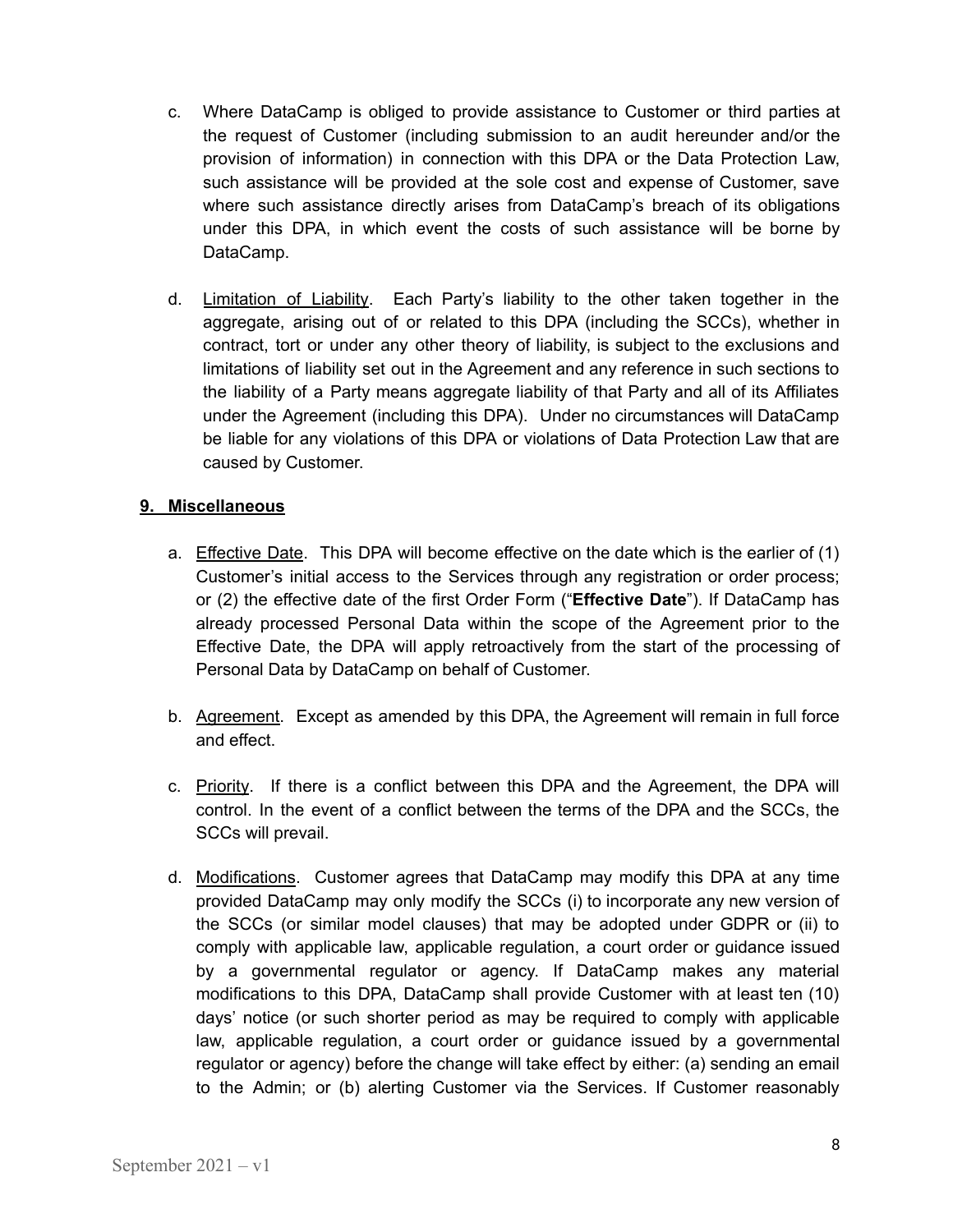objects to any such change, Customer may terminate the Agreement and this DPA by giving written notice to DataCamp within ten (10) days of notice from DataCamp of the change.

- e. Governing Law. This DPA will be governed by and construed in accordance with the governing law stated in the Agreement, unless required otherwise by applicable Data Protection Law.
- f. Severability. If any individual provisions of this DPA are determined to be invalid or unenforceable, the validity and enforceability of the other provisions of this DPA will not be affected.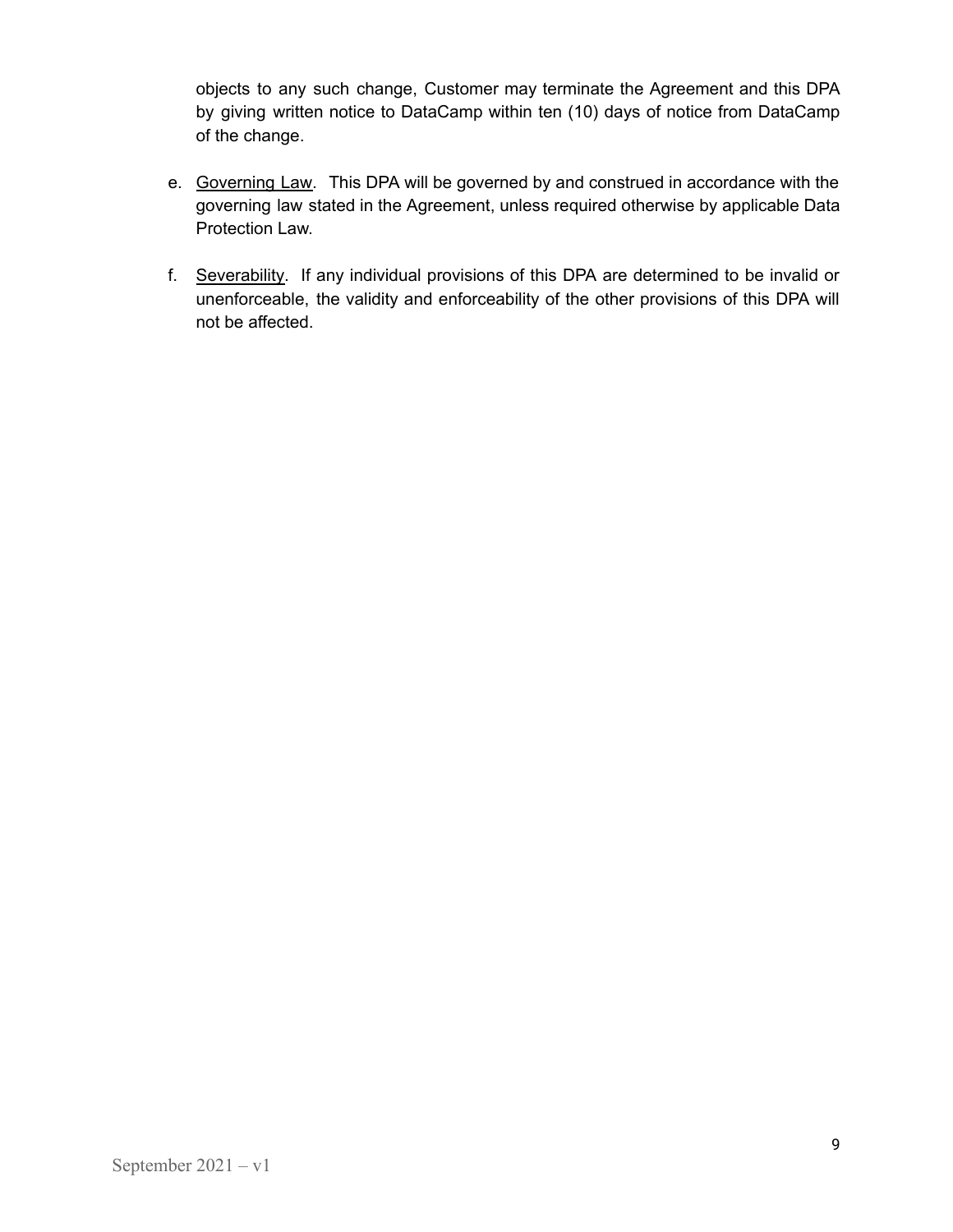| <b>Subject Matter</b>                                                                               | DataCamp's provision of the Services to Customer<br>$\bullet$                                                                                                                                                                                                                                                                                                                                                            |
|-----------------------------------------------------------------------------------------------------|--------------------------------------------------------------------------------------------------------------------------------------------------------------------------------------------------------------------------------------------------------------------------------------------------------------------------------------------------------------------------------------------------------------------------|
| <b>Categories of Data</b><br><b>Subjects Whose</b><br><b>Personal Data is</b><br><b>Transferred</b> | <b>Users</b><br>$\bullet$<br><b>Account Administrators</b>                                                                                                                                                                                                                                                                                                                                                               |
| <b>Categories of</b><br><b>Personal Data</b><br><b>Transferred</b>                                  | Personal identifiers: name, email, telephone, avatar<br>$\bullet$<br>Electronic identifiers: Device ID, IP address, tracking ID<br>$\bullet$<br>Professional data: company name, company domain<br>$\bullet$<br>Educational data (if applicable): school name, faculty page, teaching role<br>$\bullet$<br>Account information: learning history, exercise submissions<br>$\bullet$                                      |
| <b>Sensitive Data</b><br><b>Transferred</b>                                                         | Not applicable<br>$\bullet$                                                                                                                                                                                                                                                                                                                                                                                              |
| <b>Frequency of</b><br><b>Transfer</b>                                                              | Continuous<br>online<br>platform<br>basis<br>long<br>the<br>located<br>as<br>as<br>at<br>$\bullet$<br>www.datacamp.com and/or related mobile application is used by Data<br>Exporter                                                                                                                                                                                                                                     |
| <b>Nature and</b><br><b>Purposes of the</b><br><b>Processing</b>                                    | Providing an online platform (located at http://www.datacamp.com) and a<br>$\bullet$<br>mobile application where organizations and individuals can learn data<br>science and analytics skills, collaborate on data analyses, certify data skills<br>and get matched to job opportunities in data science and analytics<br>Communicating with users on the DataCamp website or email (including<br>$\bullet$<br>helpdesk) |
| Period for which the<br><b>Personal Data will</b><br>be Retained                                    | Until deletion of all Customer Data in accordance with the DPA.<br>$\bullet$                                                                                                                                                                                                                                                                                                                                             |
| <b>Transfers to</b><br><b>Sub-processors</b>                                                        | As set out in Annex B                                                                                                                                                                                                                                                                                                                                                                                                    |

# **Annex A - Description of Processing**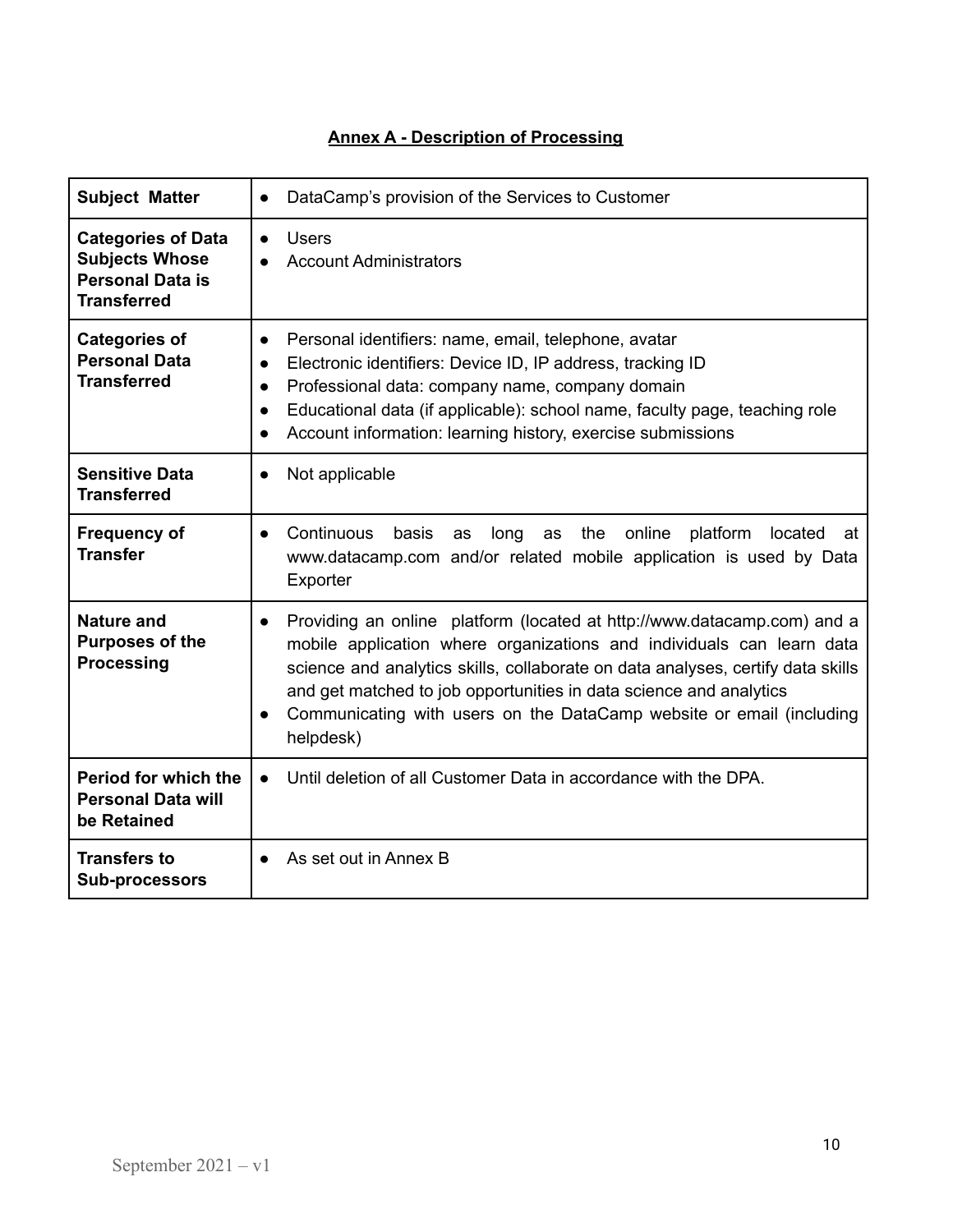# **Annex B - List of DataCamp Sub-processors**

DataCamp, Inc. uses its Affiliates (Data Science Central UK Ltd. and DataCamp Belgium BV), self- employed independent contractors for customer support (Vietnam) and a range of third-party Sub-processors (set out below) to assist DataCamp, Inc. in providing the Services. The duration of the processing by such Sub-processors is on a continuous basis as long as the online platform located at www.datacamp.com and/or related mobile application is used by Customer.

| Name                                       | Address                                                           | Contact person's name,<br>position and contact details | Description of processing:                                                                                                                                                                                                                                                                                                                                                             | Entity HQ<br>Location | Data<br>Processing<br>Location |
|--------------------------------------------|-------------------------------------------------------------------|--------------------------------------------------------|----------------------------------------------------------------------------------------------------------------------------------------------------------------------------------------------------------------------------------------------------------------------------------------------------------------------------------------------------------------------------------------|-----------------------|--------------------------------|
| Adyen N.V.                                 | Simon Carmiggeltstraat 6-50,<br>1011 DJ, The Netherlands          | dpo@adyen.com                                          | Payment gateway for Credit<br>Card Sales: Adyen is a payment<br>service provider and as such<br>Adyen provides acquiring<br>services to its customers. Being<br>an acquirer means that Adyen<br>accepts payment on behalf of the<br>relevant merchant and then<br>transfers the funds paid by the<br>shopper to the merchant.                                                          | EU                    | EU                             |
| Algolia, Inc.                              | 301 Howard St, 3rd floor, San<br>Francisco, CA 94105 (USA)        | privacy@algolia.com                                    | Search Engine for educational<br>content: Algolia subscribers or<br>subscriber's end users<br>electronically submit (or cause to<br>be submitted) data via the<br>Services for hosting, indexing<br>and related processing.                                                                                                                                                            | <b>US</b>             | <b>US</b>                      |
| Amazon Web<br>Services, Inc.               | 410 Terry Avenue North,<br>Seattle, WA 98109-5210<br>(USA)        | Form on the website<br>Choose Compliance Support       | Cloud hosting and data storage<br>services: The gateway services<br>offered by PayPal include<br>services that provide Merchants<br>with the software and<br>connectivity required to allow<br>real-time secure data<br>transmission for processing of<br>credit card and debit card<br>payments and certain other<br>available payment methods on a<br>website or mobile application. | US                    | <b>US</b>                      |
| <b>Braintree</b><br>(PayPal)               | 2211 North First Street, San<br>Jose, CA, 95131 (USA)             | dpo@paypal.com                                         | Payment gateway for Credit<br>Card Sales                                                                                                                                                                                                                                                                                                                                               | US                    | <b>US</b>                      |
| Customer.io<br>(Peaberry<br>Software Inc.) | 921 SW Washington Street<br>Suite 820 Portland, OR 97205<br>(USA) | privacy@customer.io                                    | Marketing platform (Email<br>Service provider). Customer.io<br>Processes Company Data to<br>provide the Services to Company<br>and to perform Customer.io's<br>obligations under the Agreement<br>(including this DPA) or as                                                                                                                                                           | US                    | <b>US</b>                      |

## Third Party Sub-processors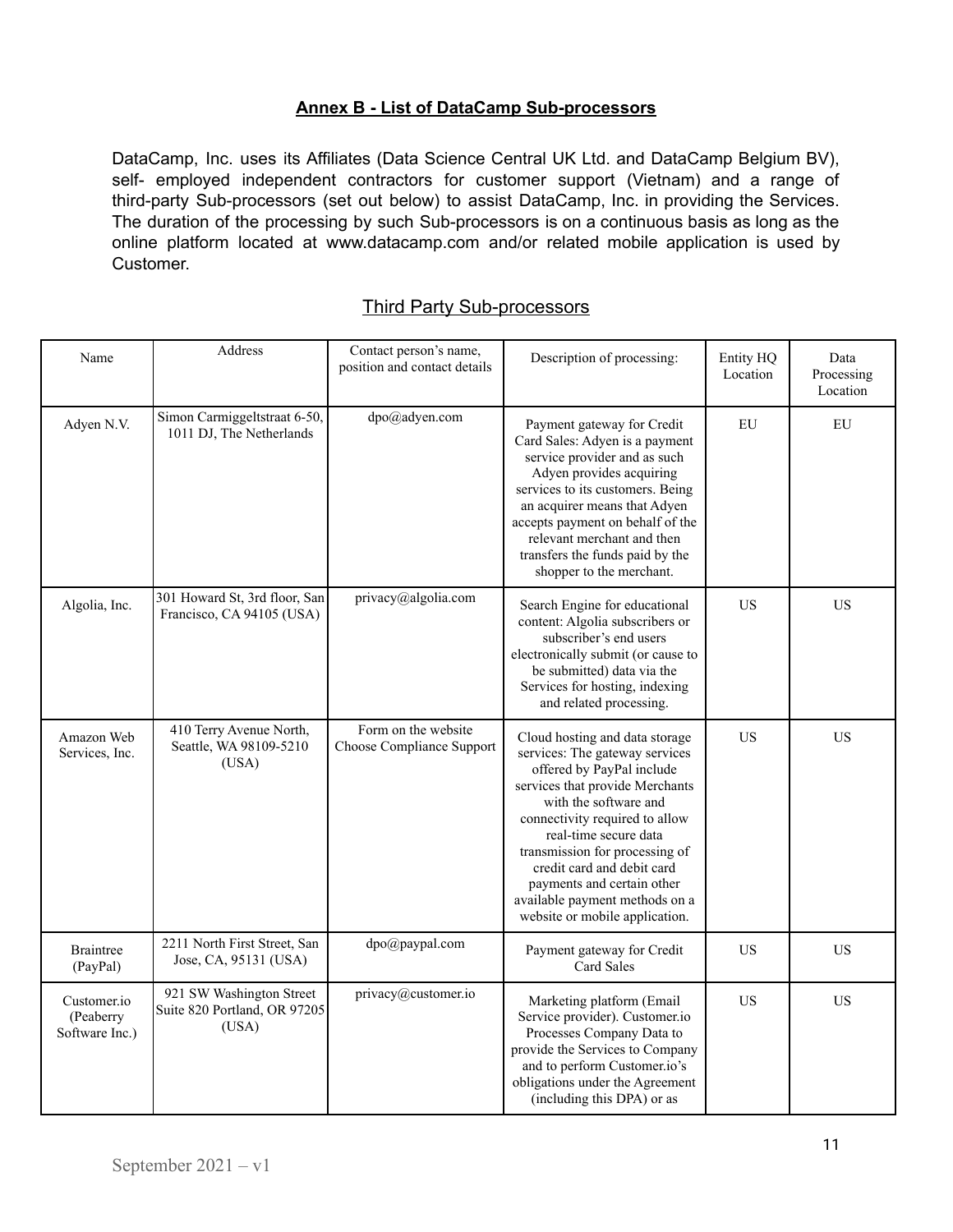|                                             |                                                                                                             |                                  | otherwise agreed by the parties.<br>Those data Processing activities<br>may include, for example,<br>collecting email addresses of<br>Company's customers,<br>segmenting Company's<br>customers by interest categories,<br>and sending email marketing<br>communications to individuals<br>on Company's behalf |           |             |
|---------------------------------------------|-------------------------------------------------------------------------------------------------------------|----------------------------------|----------------------------------------------------------------------------------------------------------------------------------------------------------------------------------------------------------------------------------------------------------------------------------------------------------------|-----------|-------------|
| Datadog, Inc.                               | 620 8TH Ave FL 45, New<br>York, NY, 10018-1741 (USA)                                                        | gdpr@datadoghq.com               | Monitoring, alerting and logging<br>of all infrastructure and<br>client-facing applications                                                                                                                                                                                                                    | <b>US</b> | <b>US</b>   |
| Google LLC                                  | 1600 Amphitheatre Parkway<br>Mountain View, CA 94043<br>(USA)                                               | Privacy Help Center              | Web Analytics<br>Cloud hosting for specific<br>courses<br>Google Workspace for email and<br>general productivity tasks                                                                                                                                                                                         | <b>US</b> | <b>US</b>   |
| Hotjar Ltd.                                 | Dragonara Business Centre<br>5th Floor, Dragonara Road,<br>Paceville St Julian's STJ 3141<br>Malta (Europe) | support@hotjar.com               | Usage Analytics via heatmaps                                                                                                                                                                                                                                                                                   | Malta     | Ireland     |
| Intercom, Inc.                              | 55 2ND St FL 4<br>San Francisco, CA,<br>94105-4560 (USA)                                                    | <b>DPO</b><br>legal@intercom.com | Tool used for in-application user<br>support                                                                                                                                                                                                                                                                   | <b>US</b> | <b>US</b>   |
| Microsoft<br>Corporation                    | One Microsoft Way Redmond<br>WA 98052-6399 (USA)                                                            | Form on the website              | Cloud hosting for specific<br>courses                                                                                                                                                                                                                                                                          | US        | <b>US</b>   |
| Salesforce.com,<br>Inc.                     | 415 Mission Street 3rd Floor<br>San Francisco, CA 94105<br>(USA)                                            | Form on the website              | <b>Customer Relationship</b><br>Management for the Commercial<br>Departments                                                                                                                                                                                                                                   | <b>US</b> | <b>US</b>   |
| Snowplow<br>Analytics<br>Limited            | 17 Bevis Marks, Floor 6,<br>London, EC3A 7LN (UK)                                                           | info@snowplowanalytics.com       | Web Analytics                                                                                                                                                                                                                                                                                                  | UK        | <b>US</b>   |
| SVMK Inc/<br>Momentive.ia<br>(SurveyMonkey) | 1 Curiosity Way, San Mateo,<br>CA 94403 (USA)                                                               | Form on the website              | User Surveys: to create and send<br>surveys                                                                                                                                                                                                                                                                    | <b>US</b> | <b>US</b>   |
| Wootric, Inc.                               | 220 27th Street San Francisco,<br>CA 94131(USA)                                                             | privacy@inmoment.com             | NPS score tracking: Wootric<br>uses customizable Net Promoter<br>Score (NPS) microsurveys in<br>any channel to deliver real-time<br>customer sentiment metrics and<br>qualitative feedback across<br>customer journey touchpoints.                                                                             | <b>US</b> | <b>US</b>   |
| Zendesk Inc.                                | 1019 Market Street San<br>Francisco, CA 94103 (USA)                                                         | privacy@zendesk.com              | Support Ticket Portal for<br><b>Customer Support</b>                                                                                                                                                                                                                                                           | <b>US</b> | <b>US</b>   |
| Zuora Inc.                                  | 3050 South Delaware Street,<br>Suite 301 San Mateo, CA<br>94403 (USA)                                       | support@zuora.com                | Subscription Management used<br>for invoicing and payments                                                                                                                                                                                                                                                     | <b>US</b> | US          |
| <b>Boldr LLC</b>                            | 1210 Pine St, Huntington<br>Beach, CA, 92648-2738<br>(USA)                                                  | support@liveboldr.com            | <b>Support Services</b>                                                                                                                                                                                                                                                                                        | US        | Philippines |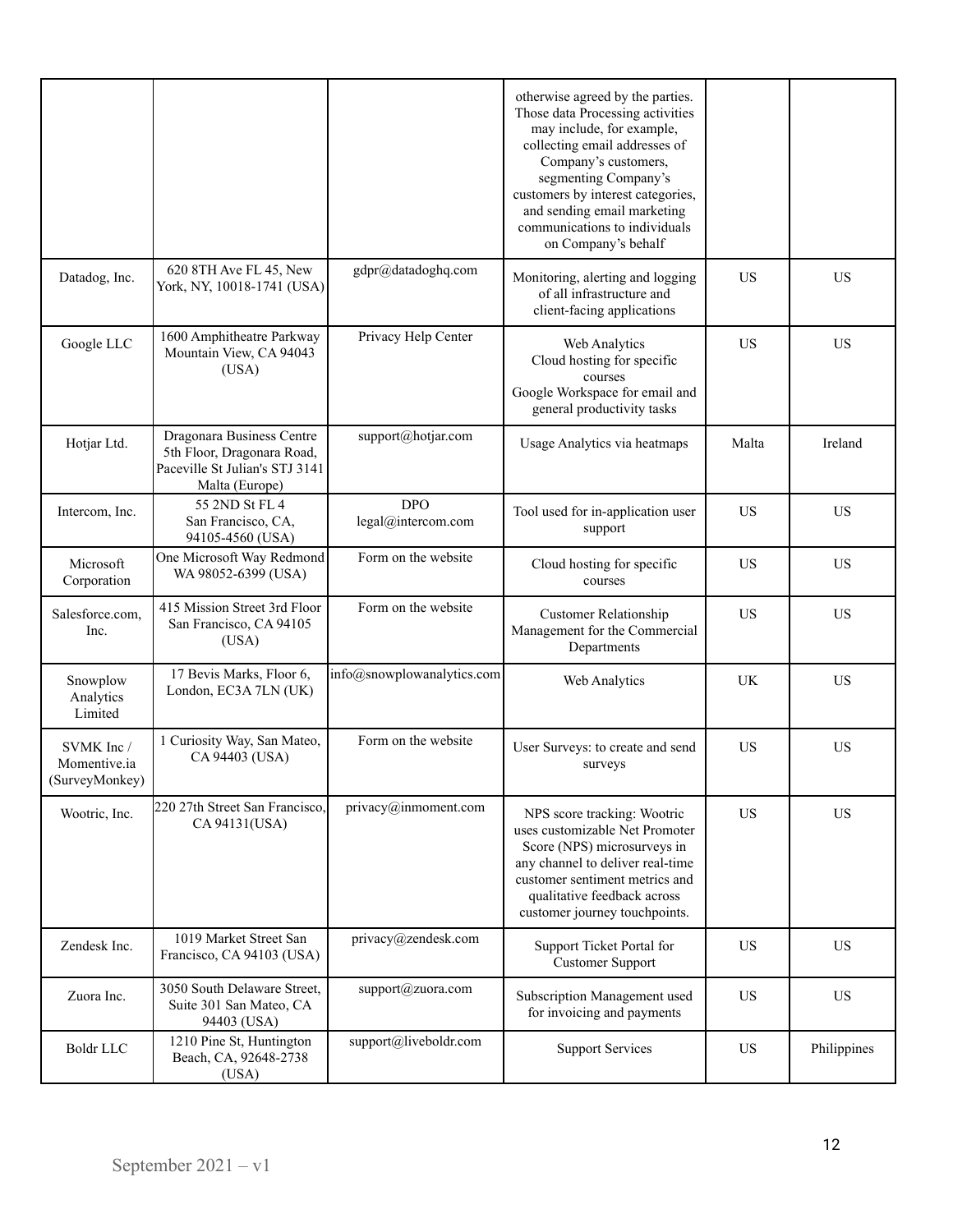#### **Annex C - Technical and Organizational measures**

DataCamp helps organizations and individuals become data literate by building the best platform to learn, collaborate on data analyses, and certify their data skills. In doing so, protecting your data is one of our most important priorities. Accordingly, DataCamp implements reasonable, administrative, technical, and physical safeguards in an effort to secure its facilities, systems and Applications from unauthorized access and to secure the User Content (as defined in the Agreement). "Applications" means the online learning platform, Workspace coding environment, and Certification program at [www.datacamp.com,](http://www.datacamp.com) and the related DataCamp mobile application.

DataCamp is an ISO 27001:2017 certified company, independently audited by Brand Compliance B.V. All of our security policies, measures and safeguards are subject to audit. A copy of the certificate and statement of applicability can be made available on request.

DataCamp, as data importer, has implemented the following technical and organizational measures to ensure an appropriate level of security, taking into account the nature, scope, context and purpose of the processing, and the risks for the rights and freedoms of natural persons:

**Measures of pseudonymization and encryption of personal data -** All communication between users and our application are secured with 128-bit TLS 1.2 encryption and above. All databases and backups are encrypted at rest with AES-256. When a user deletes or requests us to delete their user account we replace personal identifiable information with a nil value. After 30 days our daily incremental backups rotate and the information is fully removed from our systems.

**Measures for ensuring ongoing confidentiality, integrity, availability and resilience of processing systems and services -** Data is logically separated based on a microservice architecture. Our organization's development and production environments are fully separated. All relevant employees have undergone background screening**.** All employees, independent contractors and subcontractors are required to execute a confidentiality agreement. All employees and independent contractors receive security awareness training on the Security Policy in place. Disciplinary action might occur in the event policies are neglected. An asset management policy is in place including a disposal policy. Information assets are classified and protected according to their label. All endpoints are centrally managed: automatic device locking, automatic password policy enforcement, automatic software roll-out, remote wiping in case of stolen or damaged equipment, protected with anti-malware software and data loss protection and data is transferred securely. Our networks are protected with multiple layers of controls (firewall, virus scanner, watchful monitoring, etc.).

**Measures for ensuring the ability to restore the availability and access to personal data in a timely manner in the event of a physical or technical incident -** We backup all data on a daily basis with a 30-day retention period. We have established a Business Continuity Plan to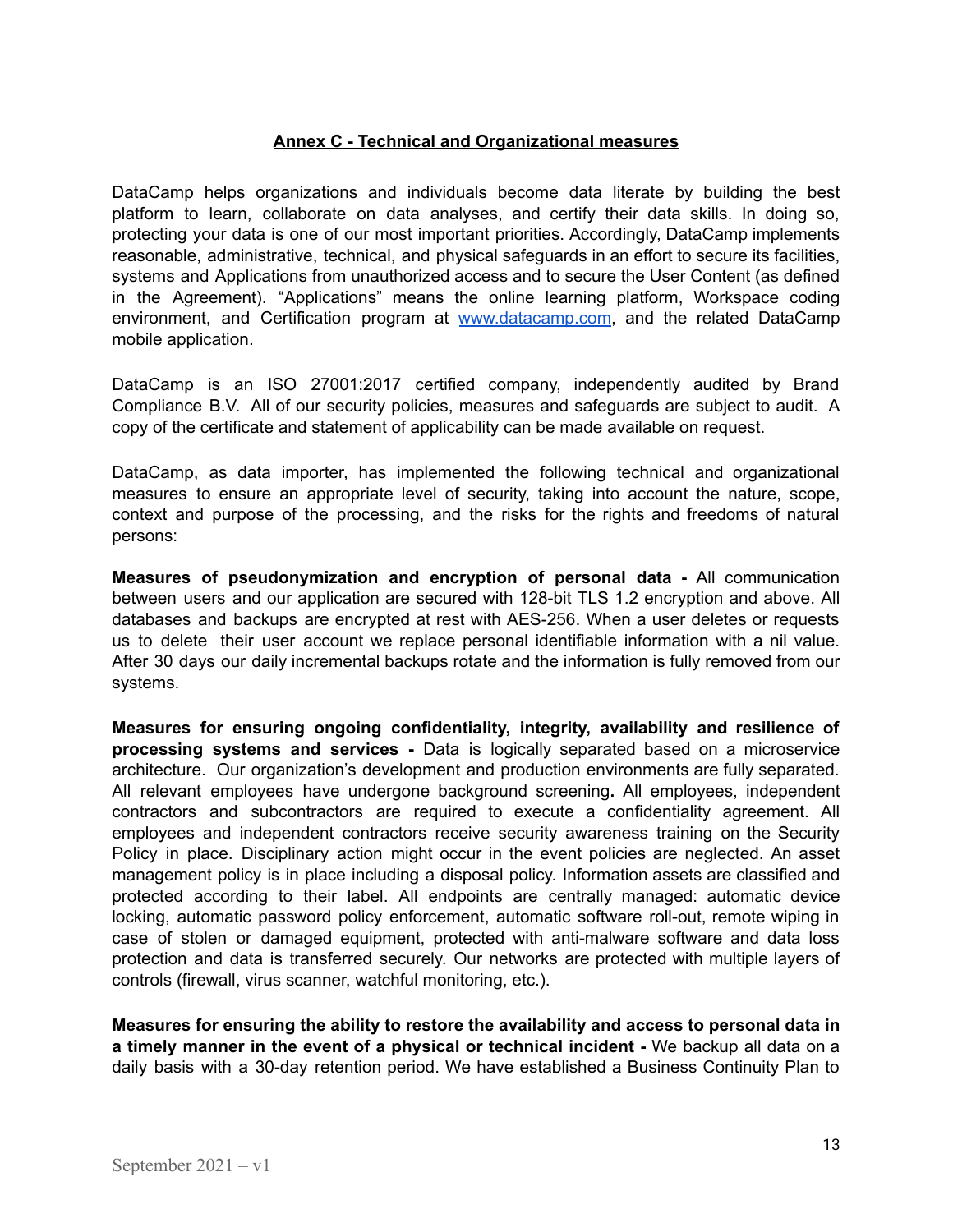recover the IT systems at an alternative location in case of a disruptive incident and to provide user access to them.

**Processes for regularly testing, assessing and evaluating the effectiveness of technical and organizational measures in order to ensure the security of the processing -** Annual periodic penetration testing by an independent external party is used to audit application and server security. For continuous feedback from the security community a bug bounty program is set up via the Intigriti platform.

**Measures for user identification and authorization -** All account passwords are protected irreversibly. Employees cannot reconstruct passwords in any way or form. We have set strong password requirements. Employee access to our infrastructure is strictly limited to engineers who require such access in order to maintain the stability and efficiency of our systems. Access is based upon the principles of least privilege, need to know and need to use and it requires the use of two-factor authentication. We ensure on-going management of system access.

**Measures for the protection of data during transmission -** All communication between users and our application are secured with 128-bit TLS 1.2 encryption and above. The organization-provided electronic messaging facilities must always be used when communicating with others on official business.

**Measures for the protection of data during storage -** All databases and backups are encrypted at rest with AES-256. Our user-facing applications are hosted on [Amazon](https://aws.amazon.com/security/) Web [Services](https://aws.amazon.com/security/) in ISO 27001 certified data [centers](https://aws.amazon.com/compliance/data-center/controls/). Physical access is strictly controlled both at the perimeter and at building ingress points by professional security staff utilizing video surveillance, state-of-the-art intrusion detection systems, biometric locks, and other electronic means. Only authorized personnel have access to the data centers. We have put in place a Cloud Computing Policy to establish rules for the selection and management of cloud computing services so that data is appropriately protected.

**Measures for ensuring physical security of locations at which personal data are processed -** Being a geographically distributed company with employees working in home offices or public co-working spaces, DataCamp's information security strategy is to focus on the endpoints and cloud services rather than building bastion locations. However, all our office spaces meet local building regulations and have lockable doors to prevent theft. All offices require badge-based access to enter and our NY office has 24/7 security.

**Measures for ensuring events logging -** Advanced user-, file- and network-activity anomaly detection monitors our infrastructure. All access to servers and hosting providers are monitored. All endpoints, servers and other equipment (such as network routers and switches) involved in hosting the storage or processing of classified information have the available audit logging facilities activated to allow the recording and monitoring of activities. Log files will be kept for a period of six months and are internally audited on a regular basis.

**Measures for ensuring system configuration, including default configuration -** Security risks and Patch Management are dealt with based on different risk levels. For example, patches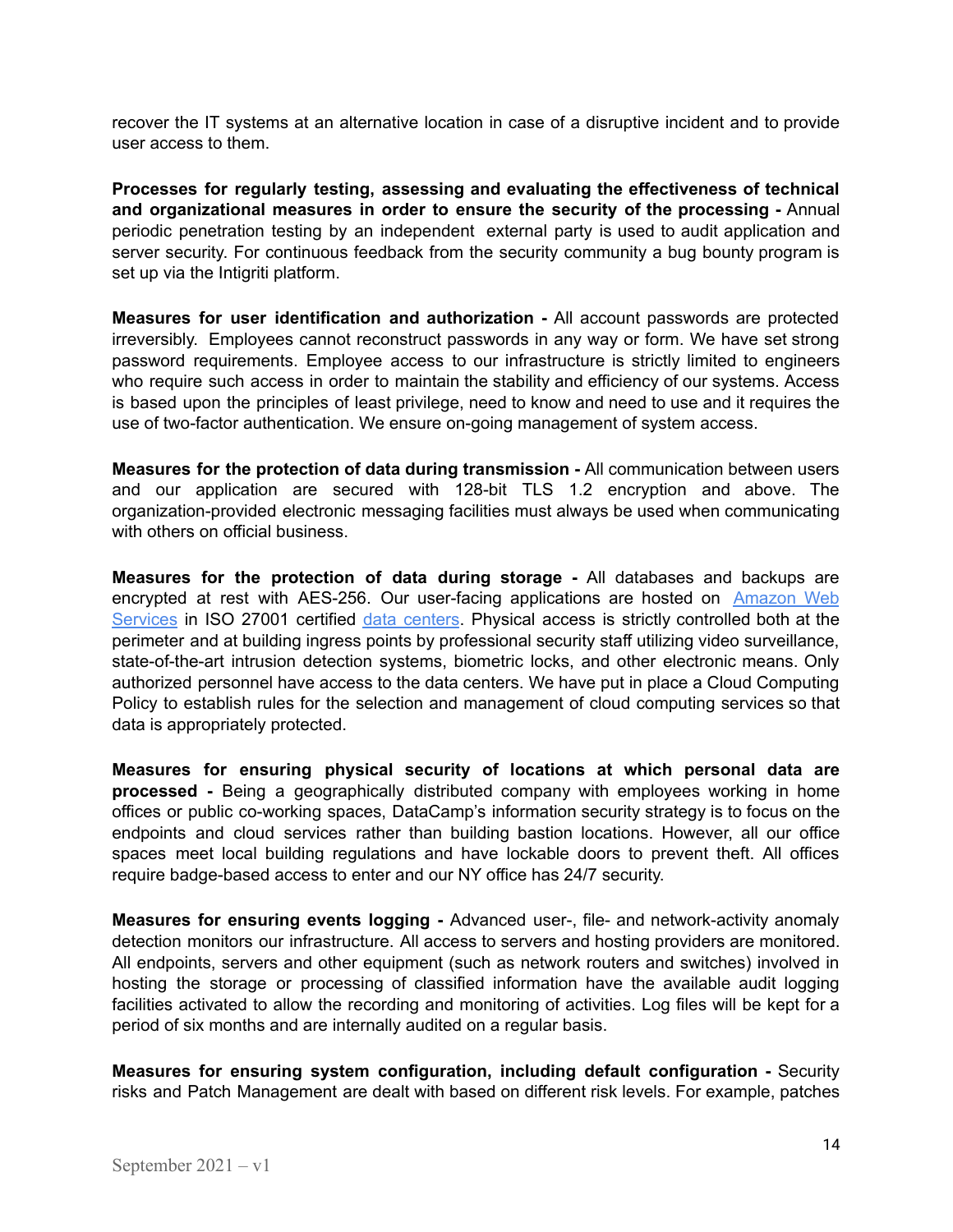for critical, high and medium risk/vulnerabilities shall be patched within 60 calendar days after they are available to users and low risk/vulnerabilities shall be patched within a commercially reasonable time after they are available to users.

**Measures for internal IT and IT security governance and management -** Automatic inspection tools are used to ensure best practices related to authentication, network security, operating systems and application security are adhered to.

**Measures for certification/assurance of processes and products -** For a continued optimal performance of our Information Security Management System, periodic internal audits are performed. The outcome and subsequent corrective actions are reviewed by Senior Management. An annual external audit in light of our ISO 27001:2017 certification ensures independent review of the ISMS.

**Measures for ensuring data minimization -** We only process data for specific purposes, which is to help you learn, practice, and apply data science skills. DataCamp does not collect any sensitive data, we only collect relevant and necessary data (e.g. name and email address) for these purposes. For more information on what personal data we collect and how we use that data, please see our [Privacy](https://www.datacamp.com/privacy-policy#information-we-collect) Policy.

**Measures for ensuring data quality -** DataCamp uses the principle of master data, all data is owned and updated by the (micro)service for which the data is relevant. This service will notify other services via an event system that data has been updated, effectively creating a single source of truth. The service is responsible for when data is submitted to validate the data format, content and its correctness in relation to its usage. The data itself is protected through a combination of backups, audit logging and alerting**.**

**Measures for ensuring limited data retention –** We have set up a Records Retention and Protection Policy to ensure compliance with all relevant legal, regulatory and contractual requirements in the collection, storage, retrieval and destruction of records.

**Measures for ensuring accountability -** We have a data register or register of processing activities and we have all the necessary documentation available to demonstrate compliance with the GDPR.

**Measures for allowing data portability and ensuring erasure –** Users have the right to ask us to retrieve and/or transfer all the personal data we have about them. Users can submit a request via our privacy contact form if they wish to download their data. At any time users can cancel their subscription and delete their data permanently in their account settings. We've also implemented a Records Retention and Protection Policy and execute regular data deletion.

In regards to transfers to (sub-) processors, DataCamp implements a Supplier Due Diligence Assessment Procedure to understand the information security approach and controls the potential supplier has in place before contracting with the company. The information security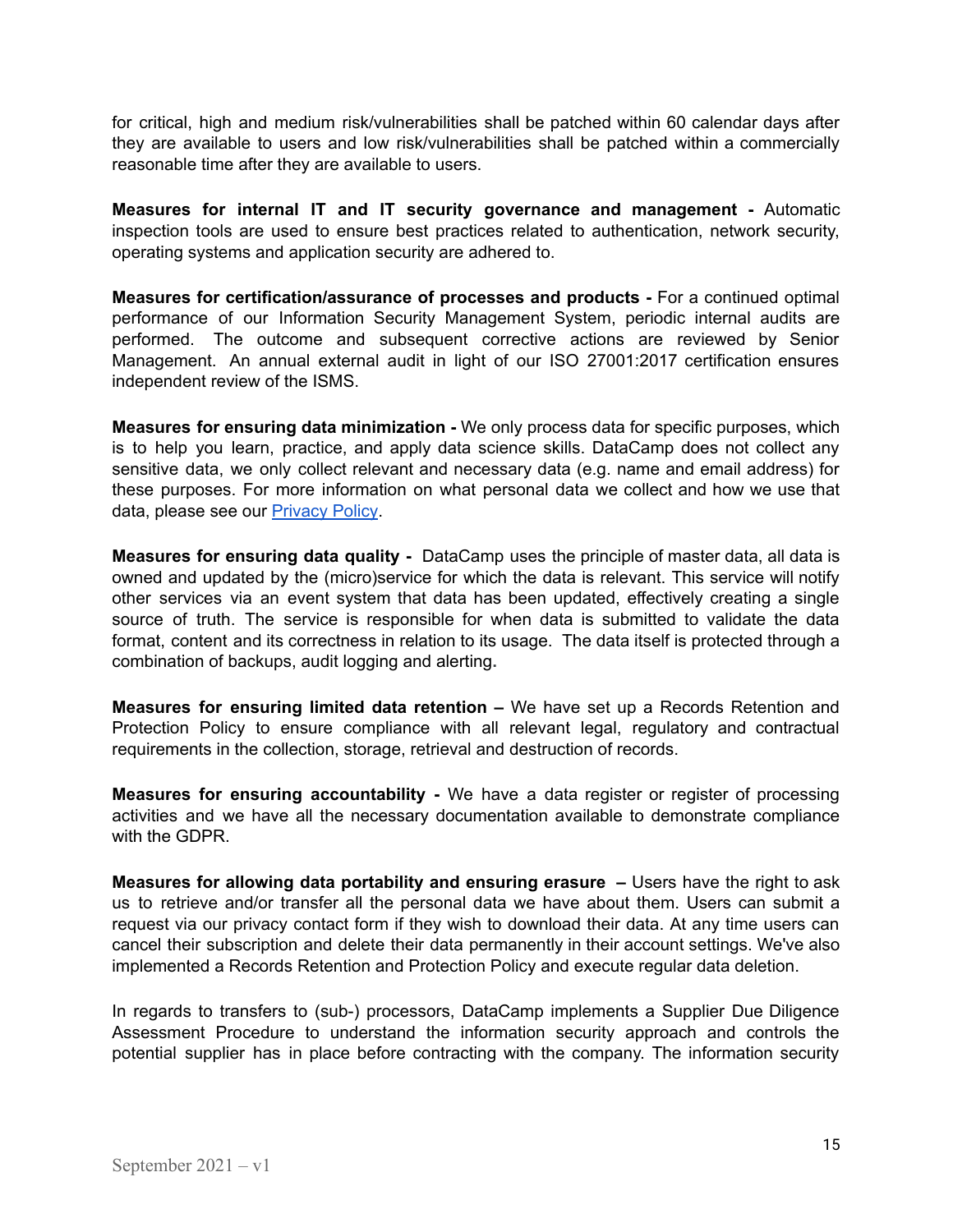requirements of DataCamp are reflected within the written contractual agreement entered into with the supplier.

We choose our processors with care. For example, our payment processors, **[Braintree](https://www.braintreepayments.com/features/data-security)** and [Adyen](https://www.adyen.com/platform/certifications), are validated Level 1 PCI DSS Compliant Service Providers. We integrated these payment processors in such a manner that DataCamp does not handle any payment data. They are part of Visa's Global Compliant Provider List and MasterCard's SDP List. Additionally, they conduct regular automated vulnerability scans and have extended external penetration testing conducted by outside sources.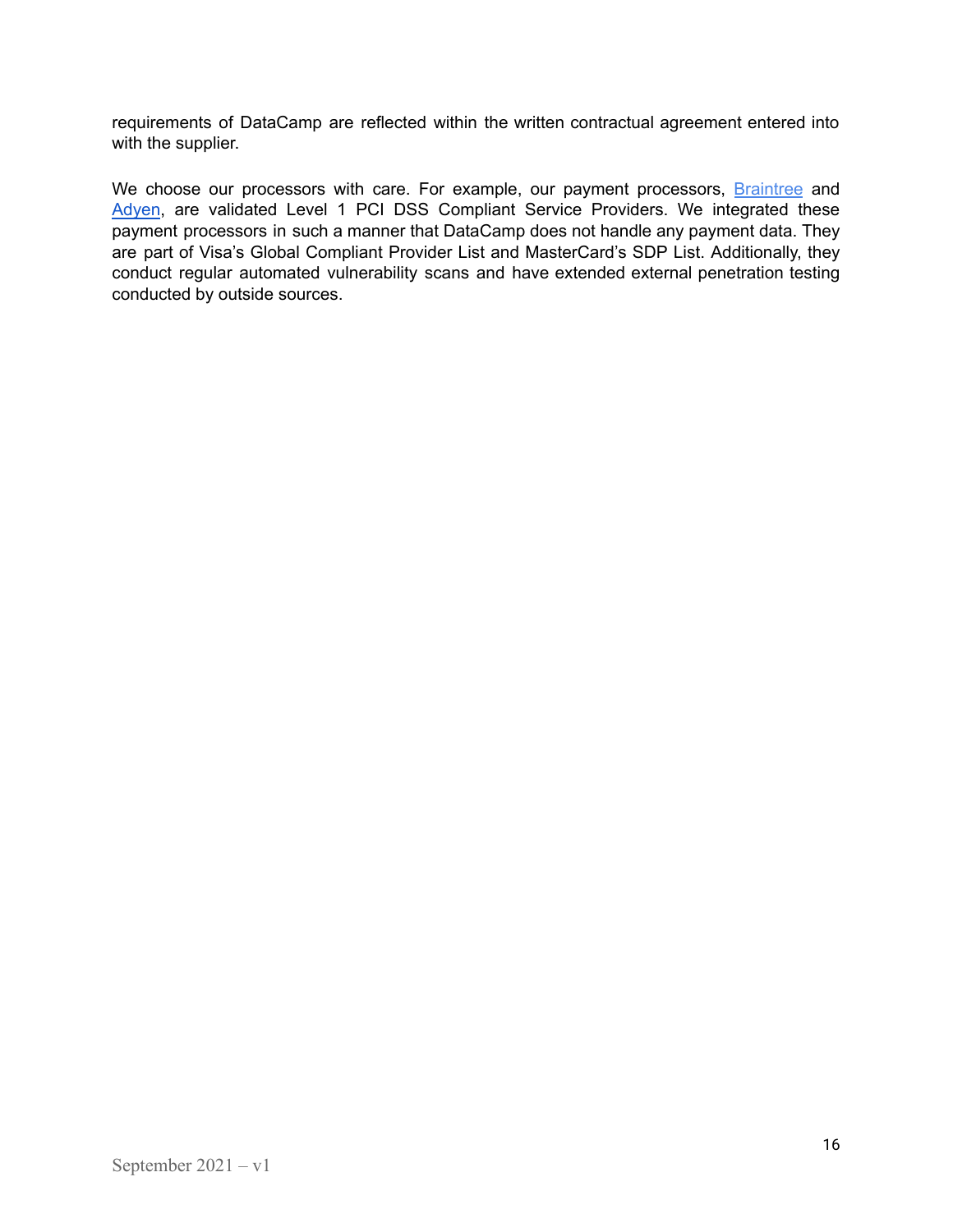# **Annex D – UK Exports**

- 1. In the event of a UK Export under the Agreement, the Standard Contractual Clauses annexed to European Commission Decision (2010/87/EU) (available [here\)](https://eur-lex.europa.eu/legal-content/en/TXT/?uri=CELEX%3A32010D0087) ("UK SCCs") shall be incorporated into and form part of this DPA.
- 2. The following information shall apply to the UK SCCs:

| <b>Contracting information</b>                |                                                                           |  |  |
|-----------------------------------------------|---------------------------------------------------------------------------|--|--|
| Data Exporter                                 | Customer and relevant authorized affiliates<br>of Customer                |  |  |
| Data Exporter Details                         | As set out in the Agreement                                               |  |  |
| Data Exporter Signatory                       | As set out in the Agreement                                               |  |  |
| Data Importer                                 | DataCamp, Inc. and relevant DataCamp<br><b>Affiliates</b>                 |  |  |
| Data Importer Details                         | As set out in the Agreement                                               |  |  |
| Data Importer Signatory                       | As set out in the Agreement                                               |  |  |
|                                               |                                                                           |  |  |
| <b>Main body</b>                              |                                                                           |  |  |
| Clause 9 (Governing Law)                      | The law of the member state in which the<br>Data Exporter is established. |  |  |
| Clause 11.3 (Sub-processing Governing<br>Law) | The law of the member state in which the<br>Data Exporter is established. |  |  |
| <b>Illustrative Indemnity Clause</b>          | Shall not apply                                                           |  |  |
|                                               |                                                                           |  |  |
| <b>Appendix 1 (Details of Transfer)</b>       |                                                                           |  |  |
| Data Subjects                                 | As set out in Annex A                                                     |  |  |
| Categories of Data                            | As set out in Annex A                                                     |  |  |
| Special Categories of Data                    | As set out in Annex A                                                     |  |  |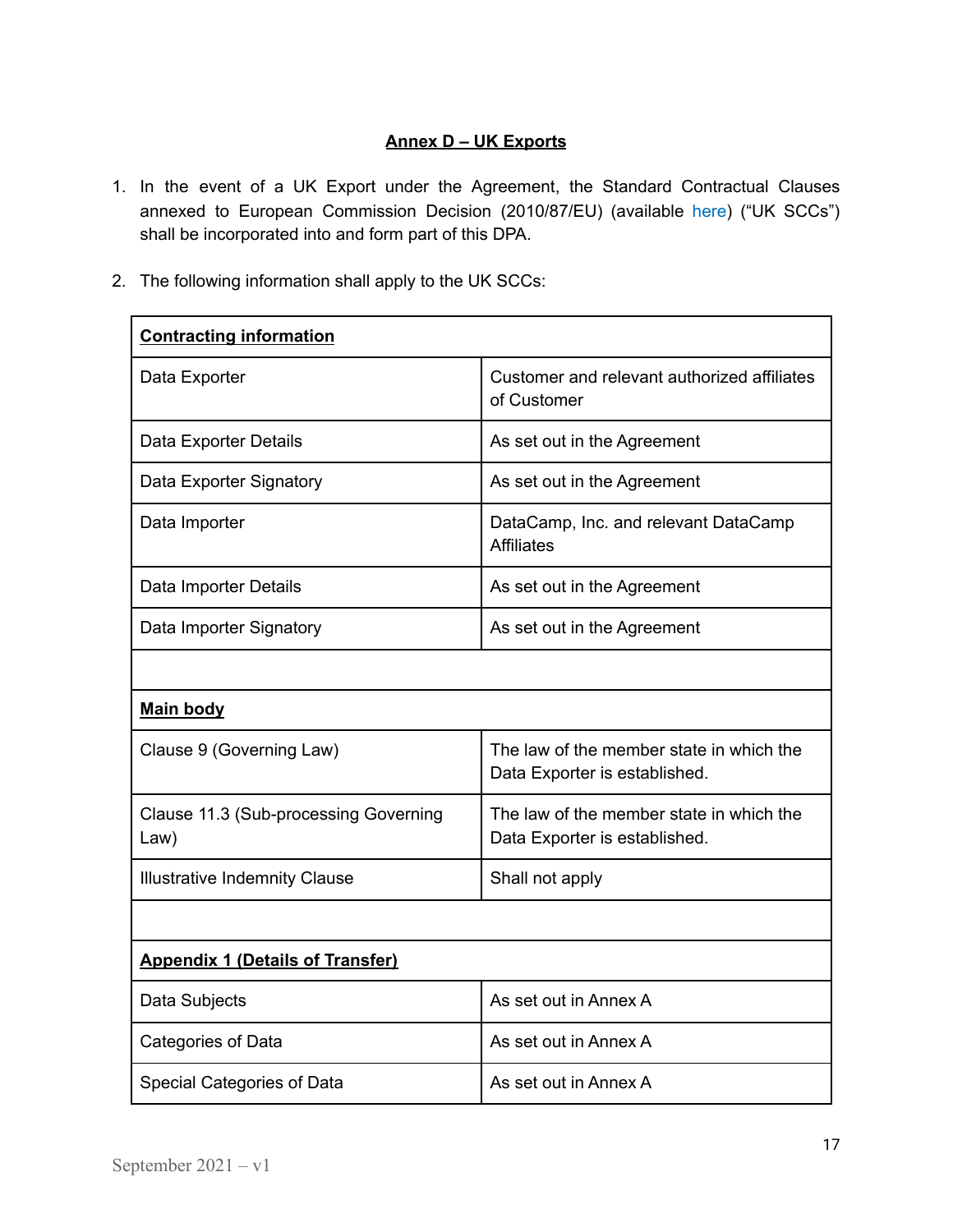| <b>Processing Operations</b>                                         | As set out in Annex A |
|----------------------------------------------------------------------|-----------------------|
|                                                                      |                       |
| <b>Appendix 2 (Security Measures)</b>                                |                       |
| Description of the technical and<br>organizational security measures | As set out in Annex C |

- 3. In the event that the EU SCCs are recognized as a valid transfer mechanism for UK Exports, effective as of the date of such recognition, the reference to UK SCCs in paragraph 1 above shall be replaced with reference to the EU SCCs and any additional terms or addendum required in order to validate the EU SCCs shall be deemed incorporated and shall form part of this DPA.
- 4. To the extent that any additional measures are required to ensure the compliance of UK Exports with relevant Data Protection Law, the Parties shall work together to promptly put in place such measures.
- 5. In the event of a conflict between (i) the UK SCCs (or, if replaced pursuant to paragraph 3 above, the EU SCCs); and (ii) the terms of this DPA or the Agreement, the terms of the UK SCCs (or, if replaced pursuant to paragraph 3 above, the EU SCCs) shall apply.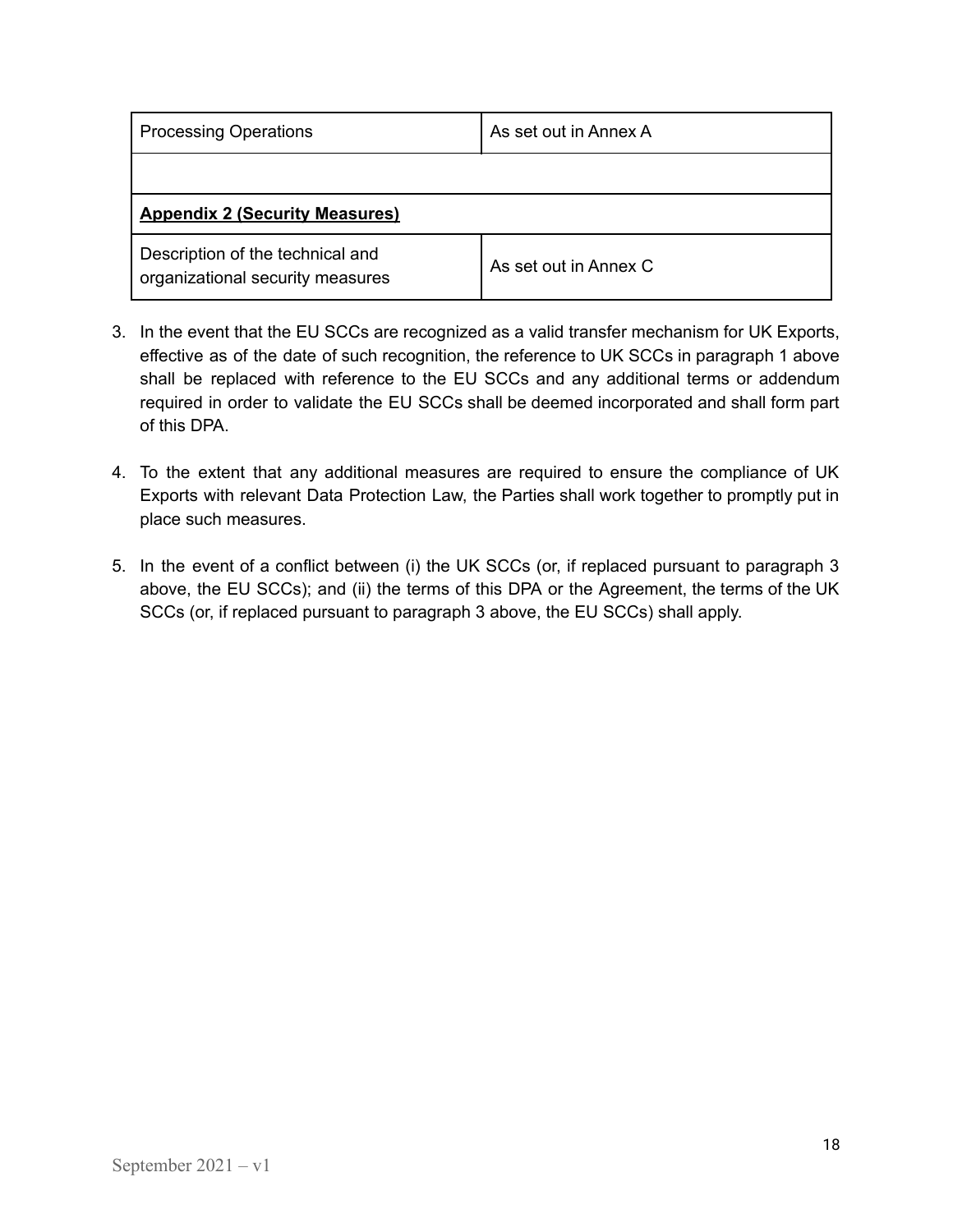# **Annex E – EU Exports**

- 1. In the event of an EU Export under the Agreement, Module 2 (Controller to Processor) of the Standard Contractual Clauses annexed to European Commission Decision (2021/914/EU) (available [here](https://eur-lex.europa.eu/eli/dec_impl/2021/914/oj?uri=CELEX%3A32021D0914&locale=en)) ("EU SCCs") shall be incorporated into and form part of this DPA.
- 2. The following information shall apply to the EU SCCs:

| <b>Main body</b>                                |                                                                                                                                                           |
|-------------------------------------------------|-----------------------------------------------------------------------------------------------------------------------------------------------------------|
| Clause 7 (Docking Clause)                       | Shall be deemed incorporated                                                                                                                              |
| Clause 9(a) (Use of Sub-processors)             | Option 2 shall apply and the time period for<br>prior notice of Sub-processor changes will<br>be as set out in Section 2 (Sub-processing)<br>of this DPA. |
| Clause 11 (Redress)                             | The optional language will not apply.                                                                                                                     |
| Clause 17 (Governing Law)                       | Option 1 shall apply and the governing law<br>shall be the law of Belgium.                                                                                |
| Clause 18 (Choice of Forum and<br>Jurisdiction) | The courts of Belgium.                                                                                                                                    |
|                                                 |                                                                                                                                                           |
| <b>Annex I</b>                                  |                                                                                                                                                           |
| A. List of Parties                              |                                                                                                                                                           |
| Data Exporter                                   | Customer and relevant authorized affiliates<br>of Customer                                                                                                |
| Data Exporter Details                           | As set out in the Agreement                                                                                                                               |
| Data Exporter Signatory                         | As set out in the Agreement                                                                                                                               |
| Data Exporter Role                              | Controller                                                                                                                                                |
| Data Importer                                   | DataCamp, Inc. and relevant DataCamp<br><b>Affiliates</b>                                                                                                 |
| Data Importer Details                           | As set out in the Agreement                                                                                                                               |
| Data Importer Signatory                         | As set out in the Agreement                                                                                                                               |